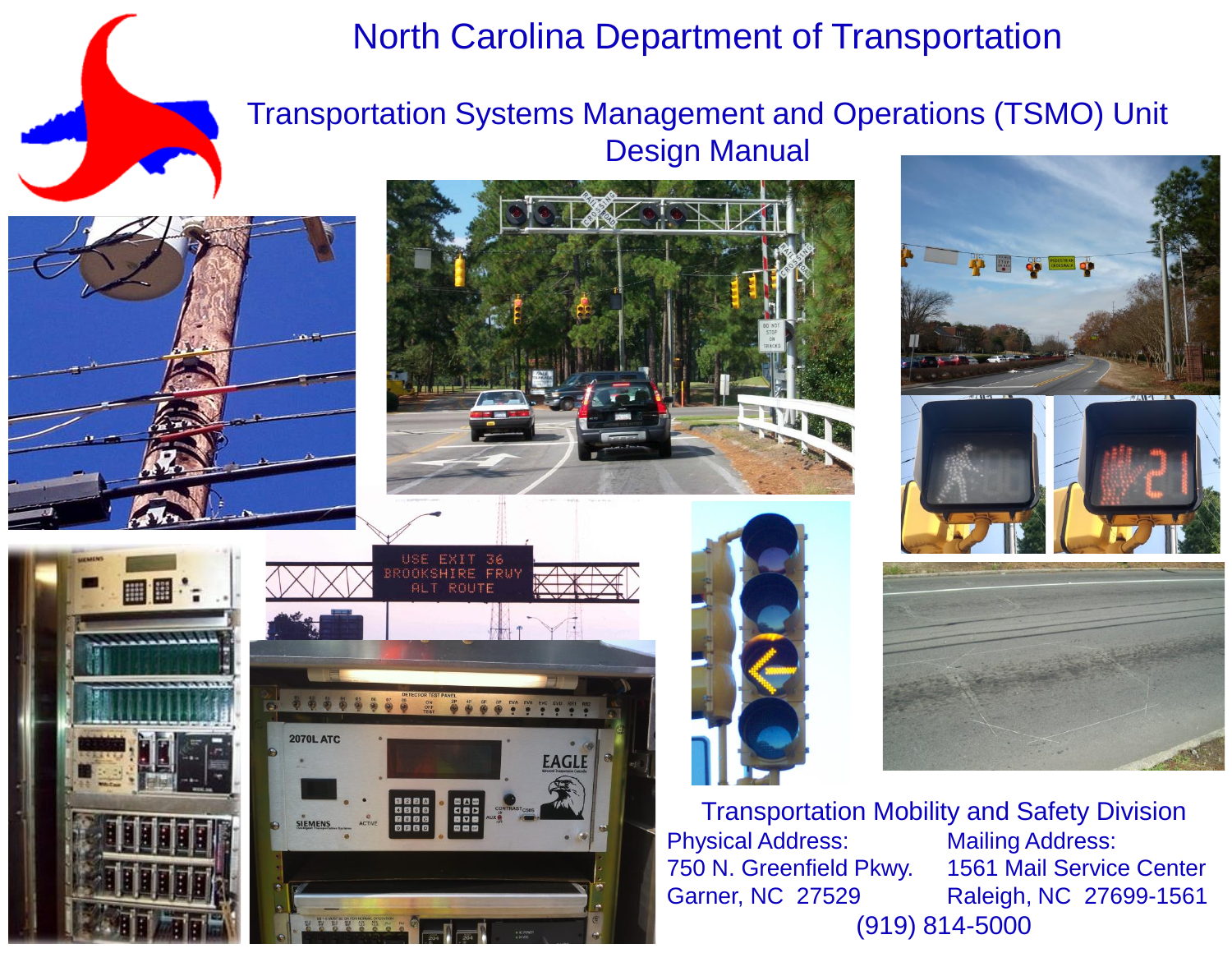## Introduction

communication plans prepared for the NCDOT. ensure more uniformity in the design of traffic signal plans, electrical and programming details, and signal used design practices. It also serves as a format to present new design standards and practices, and to (TSMO) Unit has prepared and updated this Design Manual as a medium for the presentation of commonly The North Carolina Department of Transportation's Transportation Systems Management and Operations

required standards intended to incorporate all designs or every situation. Manual. It is intended as a resource for preferred practices in common situations, but is not a book of prohibit the application of new ideas and innovations or concepts that are not shown or discussed in the This Manual is not a substitute for sound engineering judgment, experience, or knowledge, nor does it The intent of this Manual is not to provide an explanation or solution to every design problem encountered.

resulting from continuing research and experience. This Manual will require adjustments, additions, and deletions to keep abreast of improved technology information in an understandable format that will provide the designer with many years of practical use. This Manual is based on established practices and is supplemented by recent research. It presents valuable

#### NORTH CAROLINA DEPARTMENT OF TRANSPORTATION TRANSPORTATION MOBILITY AND SAFETY DIVISION TRANSPORTATION SYSTEMS MANAGEMENT AND OPERATIONS UNIT